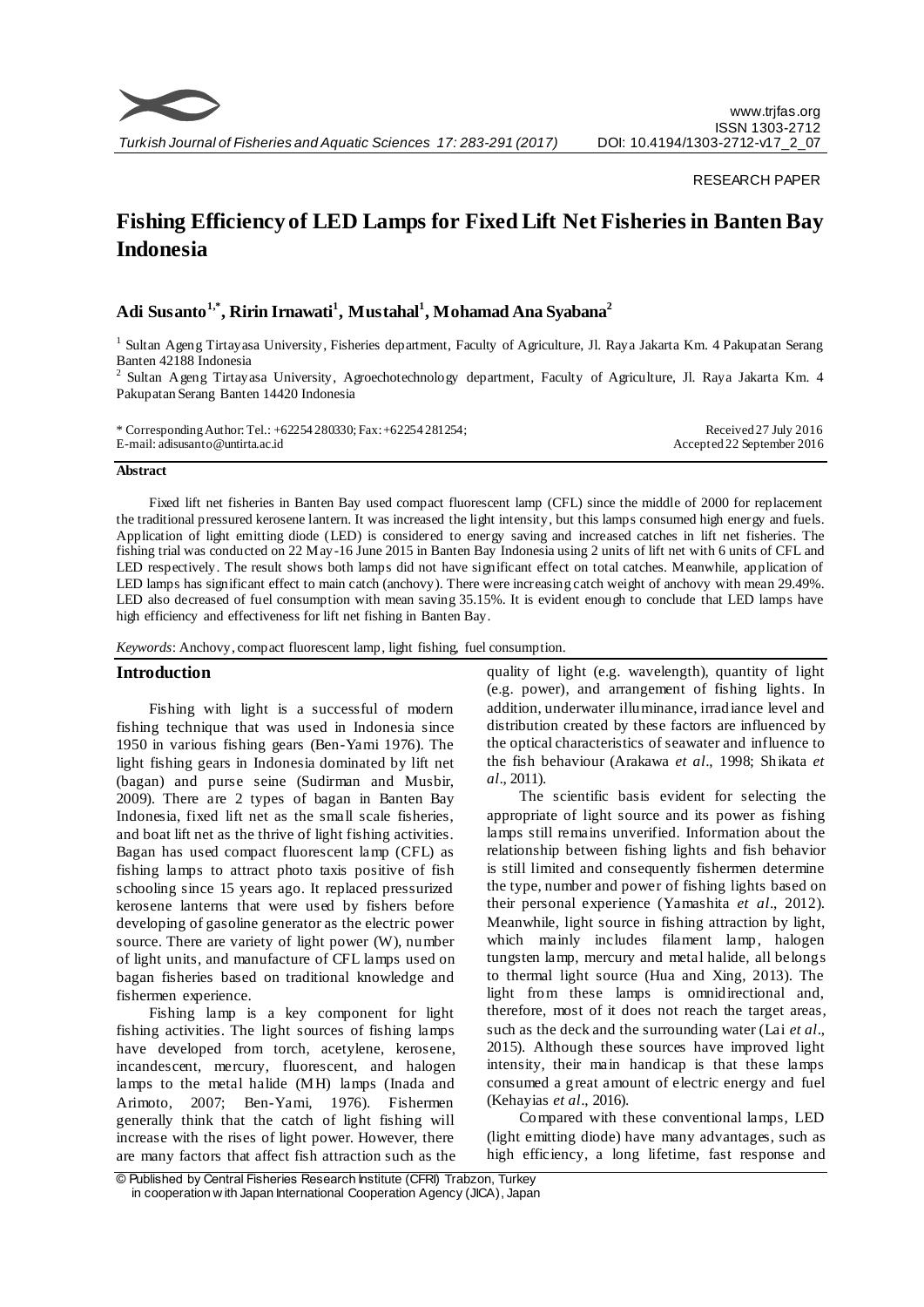together with climate resistance (Lai *et al*., 2015). Furthermore, LEDs, which do not contain mercury (as opposed to CFL), are tolerant of low voltages, very small and portable, and have high optical efficiency. LEDs are often submersible, and it can be compared favourably, technically and economically with all other forms of lighting for small-scale applications (McHenry *et al*., 2014). Thus, LEDs have been considered the most promising new lighting solution for a fishing fleet.

The objective of this research is to compare and to analyse the effectiveness of LED lamps application by using catches and fuel consumption indicators. The results from this research can be considered to replace the traditional CFL lamps with LED fishing lamps that was more efficient and environmental friendly to promote sustainable fisheries at Bagan fishing in Banten Bay Indonesia.

#### **Materials and Methods**

Lift net fishing in Banten Bay used varies CFL lamps with ranged of output power between 24 W to 90 W per unit. In this research, we tried to introduce the new LED lamps and analysed the effectiveness of both lamps based on catch weight and fuel consumption. Light sources in this experiment are white LED lamps (Fujilight bulb 30 W, 2500 lumens) and white CFL lamps (Cahaya 4U model 90 W, 2400 lumens). These lamps were chosen based on several reasons. The CFL lamps are an existing light source that was used by local fishermen because low price,

easy to be obtained, and bright enough to attract fish schooling. Meanwhile, LED lamps have very long operating life, small, low energy consumption (Shen *et al*., 2012; Matsushita and Yamashita, 2012; Hua and Xing, 2013) and they have similar lumens output with CFL lamps based on manufacture specification.

The CFL and LED lamps have different model and construction. They will affect to difference of light distribution of both lamps. To analyse the pattern of light distribution, we investigated the illuminance of both lamps in air and bottom of the sea water. Measurements of luminous intensity in air were performed in dark room at Fisheries Department Laboratory Sultan Ageng Tirtayasa University using digital lux meter (Lutron model LX-103 min scale 1 lx). The light intensity distributions were investigated by rotating sensor at every 10-degree with radius 1 m from the light source to the sensor (Wisudo *et al*., 2002).

Fishing operation was conducted at 2 fixed lift net in Banten Bay with coordinate of LED and CFL lamps at 05°58'02"S; 106°09'40"E and 05°58'05"S; 106º09'58''E, respectively. The platform size of both bagan was 14 m length, 14 m breadth and 12 m depth. Its box-shaped net was 12 m length and 12 m breadth, with 3 mm mesh size of polyamide. Light illuminance of LED and CFL lamps at night in sea water was measured by underwater lux meter (LUW 1000D) at sea surface to 10 m depth during fishing operation. The measurements were conducted at the centre, middle and corner of platform with 1 m interval (Figure 1).



Figure 1. The arrangement of light intensity measurement in sea water.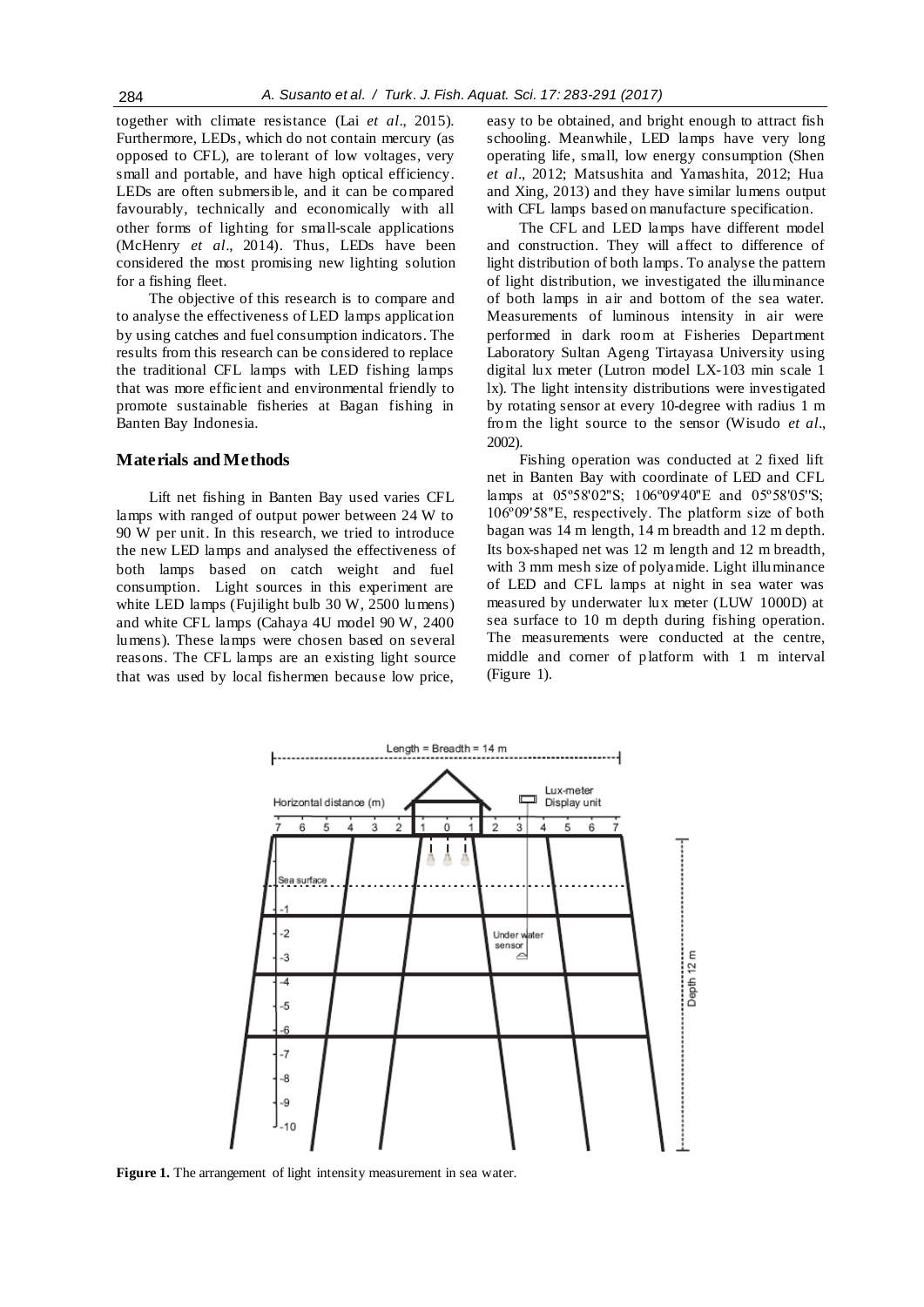The first lift net used 6 units of CFL (each lamps is 90 W) and the second bagan used 6 unit LED (each lamps is 30 W) to attract fish schooling into catchable area. The fishing operations were conducted from 7:00 PM to 05:00 AM and the lamps were turned on between 2-4 hours every setting process. The catch data were recorded soon after hauling by sorting the fish based on species, and then weight measured for each species. Fuel consumption of gasoline generator was investigated by adding new fuel using measuring glass every morning after finishing the fishing operation.

Light distribution of LED and CFL lamp in air presented and compared graphically as radar diagram. Luminous intensity of both lamps in sea water shown as graphic of light intensity distribution pattern and describe descriptively. Catch weight (kg) and fuel consumption (l) data were evaluated graphically and performed by *t*-test analysis ( $\alpha$  = 0.05). The graphical comparisons of catch weight combined across with fishing trip using total catch, main catch and proportion of main catch that expressed as a percentage of main catch.

# **Results**

Distribution pattern of luminous intensity (lux) of the CFL and LED lamps in the air shows in Figure 2. The light distributions of CFL lamp have main area around the left and right side. Meanwhile the LED lamp has majority of illumination on the bottom of the bulb. The maximum intensity of CFL and LED lamps are 775 lx and 783 lx respectively.

Light illuminances in sea water from CFL and LED lamps have different distribution as shows in Figure 3. The LEDs have higher intensity in surface



**Figure 2.** Distribution of light intensity of CFL and LED lamps in the air.



**Figure 3.** Sea water light distribution of CFL (A) and LED (B) lamps.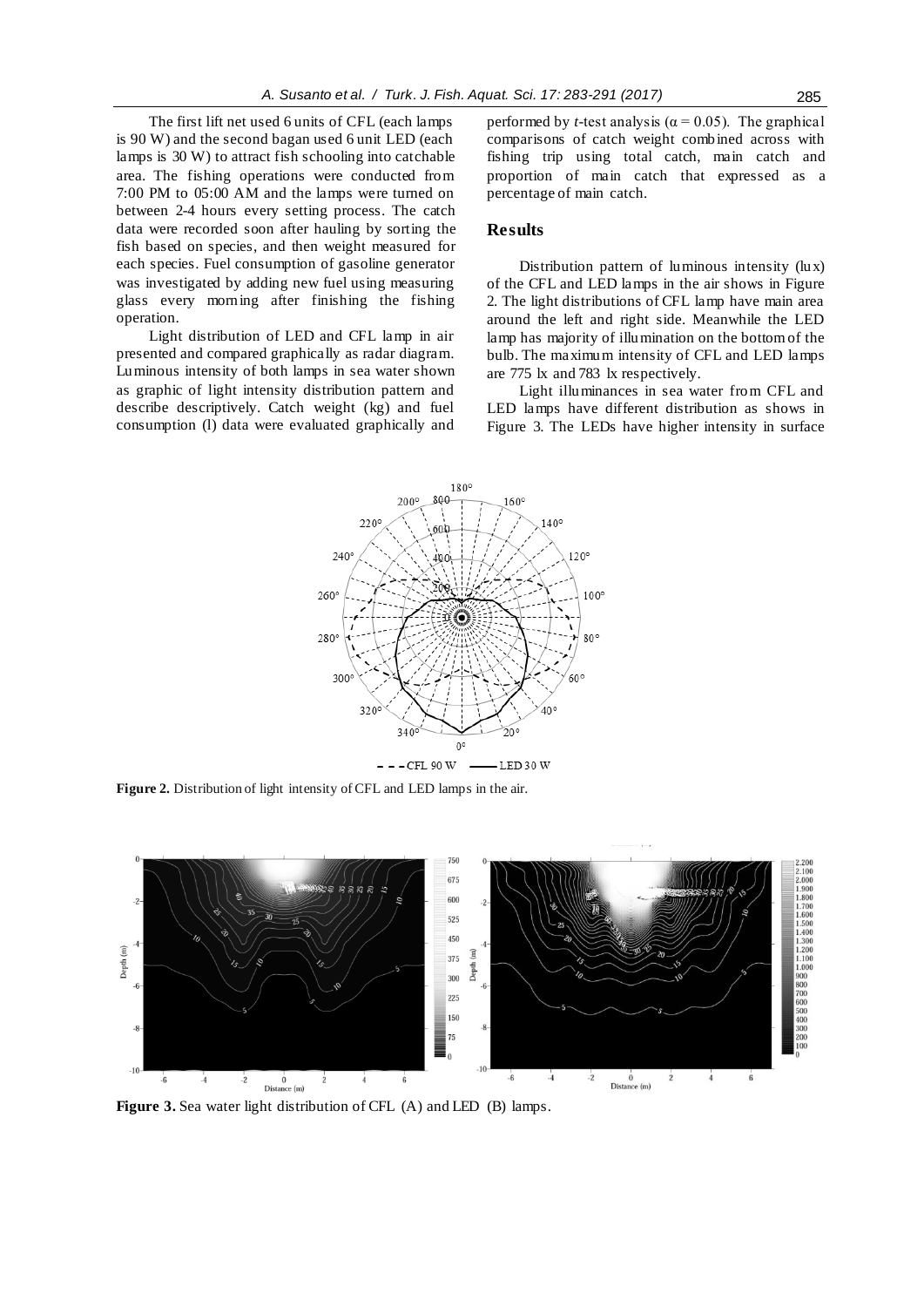water until 5 m deep than CFLs, but the both light source have similar characteristics at 5 to 10 m deep. Light distribution of LED light is more effective and it has homogenous pattern on vertical and horizontal direction. Meanwhile the CFLs are slightly different on vertical, especially on the centre of lift net that have lower intensity than left and right side. The illumination zone for CFL lamps is narrow than LED lamps and it will affect to catchable area on fish capture process.

A total of 120 operations were conducted on 20 days fishing trip by 2 lift net during 22 May-16 June 2015. There was no fishing trips around the full moon (1-5 June) and fixed lift net located in shallow water of Banten Bay less than 15 m deep. The total catch from 2 lift net is 616.57 kg (mean 15.41±0.15 SD). The highest catches is 310.50 kg on lift net that using CFL lamps. The daily catch of CFLs ranged from 6 to 39 kg (mean 15.53±8.94 SD) and LEDs have varied

from 7 to 31 kg (mean 15.30±6.10 SD). Figure 4 shows the daily catch from each lift net during experiment. There are no significant different between the total catch of CFL and LED lamps.

Anchovy (*Stolephorus* sp.) is an economic commodity that becomes main target species of lift net fisheries. Figure 5 shows the daily catch of anchovy during experiment. There are a significant different of catches between LEDs and CFLs on trip 1, 3, 5, 6, 8, 9, 11, 13, 17 and 20, respectively. Lift net with CFL lamps get high catches on trip 8, 10 and 19, meanwhile LEDs have more catches on other fishing trip. The maximum catches of LEDs and CFLs were 15.4 kg (mean 9.82±3.72 SD) and 14.0 kg (mean 8.09±3.11 SD) respectively.

Catch composition during experiment shows the LEDs fixed lift net dominated by Stolephorus sp (61.77%), Sardinella fimbriata (14.70%), Leiognathus sp (14.20%), Terapon sp (3.96) and others species



**Figure 4.** Daily catch of CFLs and LEDs lamps (Vertical lines denote standard errors).



Figure 5. Daily main catches of lift net with LED (circle) and CFL (point) (Vertical lines denote standard errors).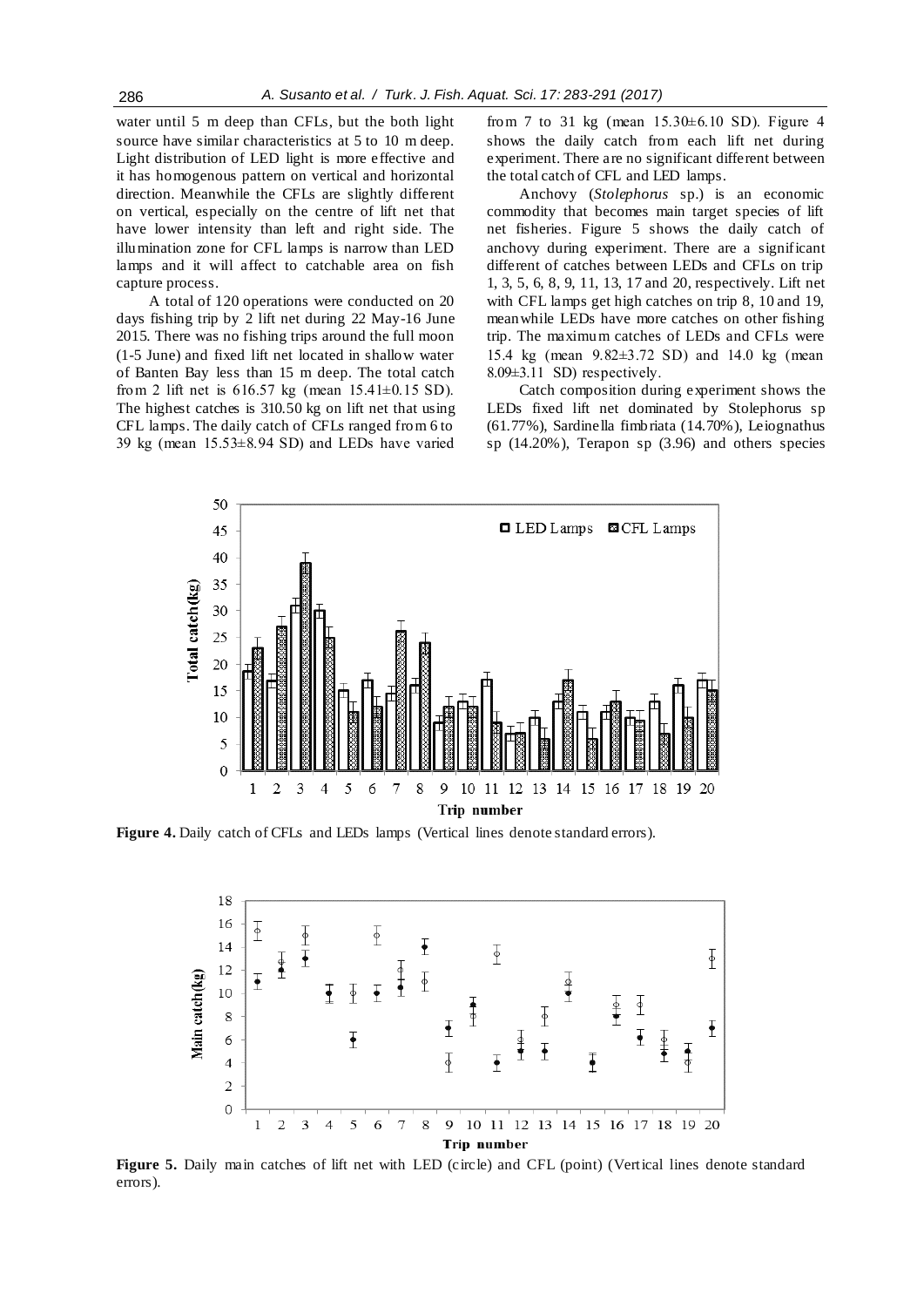(5.29%). The CFLs catches also dominated by Stolephorus sp (59.99%), followed by Sardinella fimbriata (22.60%), Leiognathus sp (8.18%), Terapon sp (5.61) and others species (3.61%). Meanwhile there was no significant difference between daily total catch of each lamp (p-value 0.2218). Figure 6 shows the proportion (%) of catches weight of LED and CFL during fishing operation. There are slightly different of catches between LED and CFL almost on every fishing trip. The application of LED lamps can get 25% to 90% of anchovy (mean  $67\pm21$  SD), while CFL lamps produce  $33\%$  to  $83\%$  (mean  $58\pm 14$  SD). The field experiment of the LED lamps presented no technical problems, especially for the maintenance and replacing the CFL lamps. Specifically, overall increase of main catches using LED lamps of 29%.

The lift net fishing used gasoline generator as a

main source of electric power. The maximum output of the generator reaches 2,000 W. Duration for lighting in one day trip approximately 10 hours (07:00 AM to 05:00 PM). Fuel consumption of CFL lamps is higher than LED lamps as shows in Figure 7. Fishing operation using LED lamps consumed 3.30 to 5.30 l/night (mean  $4.11\pm0.61$  SD), while CFL lamps consumed 5.20 to 7.00 l/night (mean 6.33  $\pm$ 0.54 SD). Fuel consumption rate (l/h) under various lamps showed different tendencies. When all the lamps were turn on, lift net with LED lamps consumed 0.33-5.33 l/h for lighting output 180 W and lift net with CFL lamps consumed 0.52-0.70 l/h against 560 W output.

Figure 8 shows the reduction of fuel consumption (%) on lift net operation using LED lamps. Replacing CFL with LED lamps will decrease of fuel consumption during fishing experiment.



Figure 6. Proportion (%) of lift net main catches using LED lamps plotted against CFL lamps.



Figure 7. Fuel consumption of lift net using LED (circle) and CFL (point) (Vertical lines denote standard errors).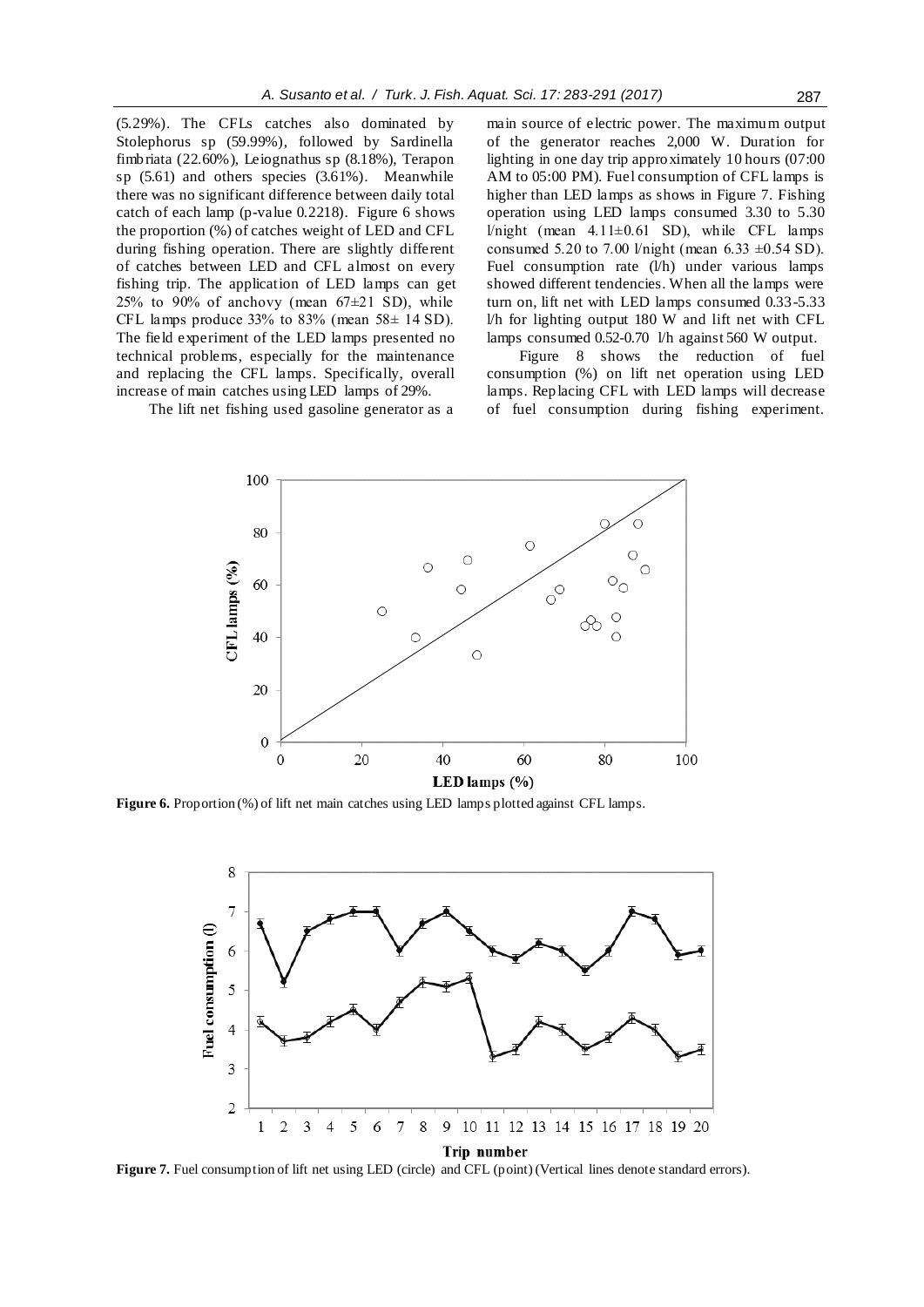

**Figure 8.** Reduction of fuel consumption of fixed lift net using LED lamps (Vertical lines denote standard errors).

Reduction of fuel consumption ranged from 18% to 45% (mean 35.15±7.76 SD). The LED is an appropriate lamp technology for the lift net fisheries especially to reduce fuel consumption and promote the environmental friendly of small scale fisheries in Banten Bay.

# **Discussion**

The number of fixed lift net in Banten Bay on 2015 reaches 62 units and most of them used CFL lamps to attract target fishes to the catchable area. Fishermen changed their pressurized kerosene lanterns with CFL lamps since 2000 to increase the productivity of lift net fishing operation. The fishers select appropriate CFL lamps based on practical and economic reasons. In this case, low price, easy to used, easy to be obtained, and bright enough are the main consideration that were underlie by local fishermen to select varies of CFL lamps. Nevertheless, application of high output of CFL lamp (up to 90 W per unit) cause increasing of gasoline fuel consumption during fishing operation.

It is evident from Figure 2 that LED produced high intensity at the bottom of lamps (angle  $0^{\circ}$ -40<sup>o</sup> and 320º-360º). Meanwhile the CFL transmitted high intensity at both side of lamps (angle 60º-100º and 260º-310º). There are significant different of light distribution because each lamps have different shape and constructions. The CFL lamp has more surface area at the side (u-tube construction), so these sections have maximum light distribution. Light emitted from the bottom of CFL comes from the bottom side of utube that had limited surface area and causes the decreasing of light intensity from the lamp (Puspito *et al*., 2015). Moreover, light from LED lamp has straight direction especially to the bottom area. LED light sources are highly directional and highly efficient light emitters that can focus the light intensity (Shen *et al*., 2012). It causes maximum intensity at the bottom of lamps position. The spectrum, intensity and light distribution of lamps have specific characteristics depends on shape and purpose of lamps manufacture (Anongponyoskun *et al*., 2011).

Fishermen used iron lamp shade (350 mm diameter) to focus the light during fishing operation. The characteristic of light sources cause different light distribution pattern in sea water, even if it used same lamp shade. LED light distribution had deeper penetration and widely expanded than CFL light. The maximum intensity of LEDs and CFLs at the sea water surface was 2,244 lx and 758 lx respectively on the centre of lift net platform. There were different pattern of iso-lux contour from each lamps at more than 2 m depth. LED light presented U-shape and CFL light have W-shape that decreased with increasing of depth water. It is related to lamps design, construction and light characteristics from each lamp. Light from LED source have sharp distribution and arrives enough at 15 m depth and have no extreme change in spectrum from the surface to 15 m depth sea water (Okamoto *et al*., 2008). In this research, lift net fishing operation used the general lighting of LED and CFL lamps that was not designed specifically as fishing lamps. Moreover, the light intensity decrease rapidly related to the emergence angle and it distribution varied at target plane. The lens of LED source with novel design using double freeform surface is an effective method to improve uniformity of light illuminance from 67.20% to 86.43% (Wu *et al*., 2015).

The light illuminance and distribution from both lamps around fixed lift net platform have similar effectiveness to attract fish into catchable area. Mean catch per unit effort in squid jigging fishery using only 216 LED lamps lower than using 78 Metal Halide Lamps, because LED lamps irradiated only a limited area near of vessel (Shikata *et al*., 2012). Catch weight of boat lift net using flood LED lamps also lower than mercury lamps (Sulaiman *et al*., 2015). It was indicated the general lighting of LED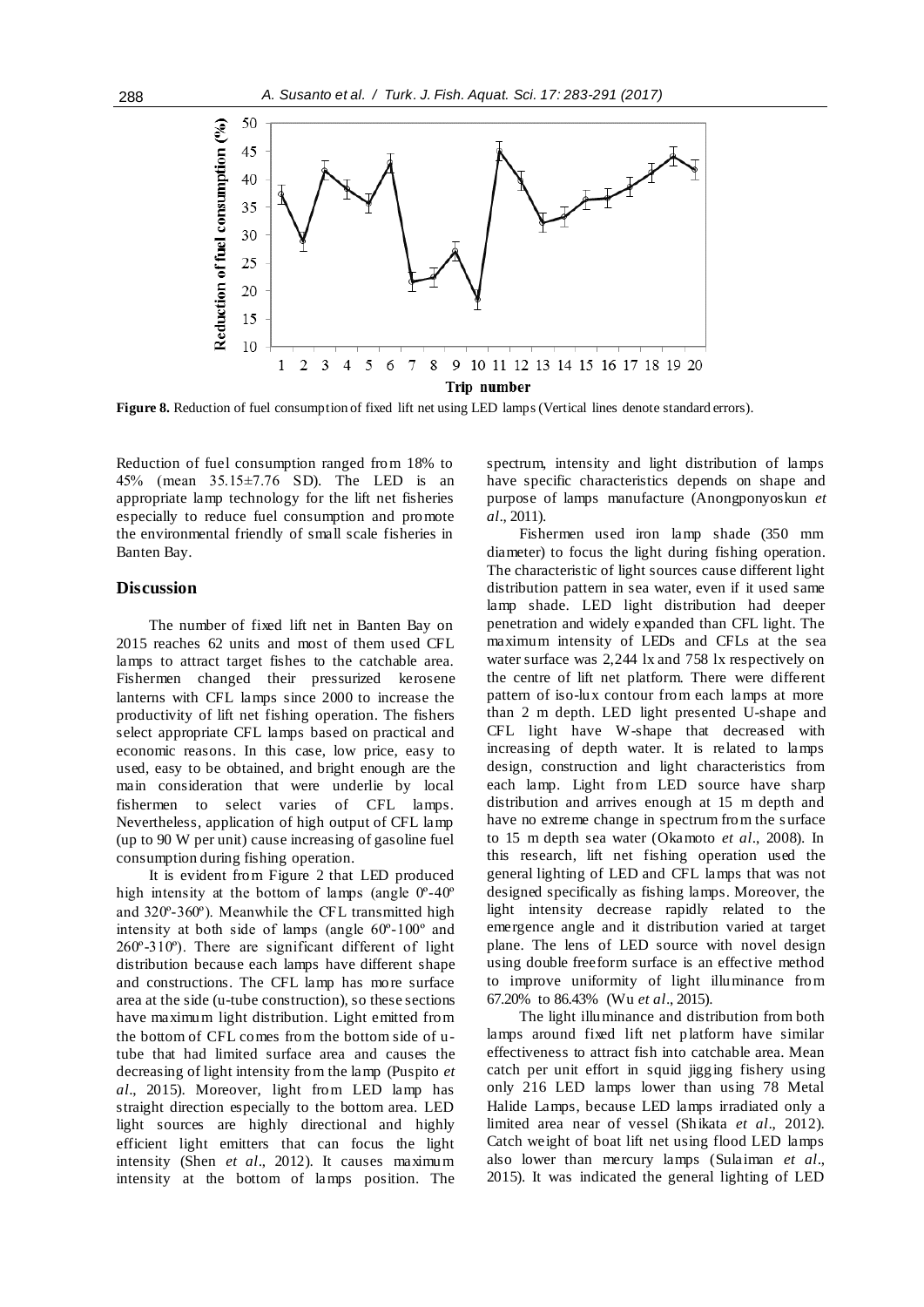lamp cannot used directly as effective fishing lamp on capture fisheries. Fish behaviour and response related to light emitted of LED were investigated to improve design and to obtain an appropriate specification of the new generation of fishing lamps in fishing activities (Mills *et al*., 2014). The new design of white LED lamps used multi-segmented freeform lens (MSFL) can perform better as fishing lamps, 3 times more efficient, than the traditional High Intensity Discharge (HID) lamp (Lai et l., 2015).

The anchovy as main target species of fixed lift net in Banten Bay has high economic value (Indonesia Rupiah/IDR 75,000 – 90,000 per kg/United State Dollar/USD 5.77-6.92 per kg). LED lamps application in this experiment had significant effect to catch weight of anchovy (p-value 0.0087). It is evident from Figure 5 and 6 that catches weight and proportion of main catch using LED lamps is higher than CFL lamps. Previous researches show varied result of LED performance in fishing operation. Combination of LED panel with 24 metal halide lamps presented highest catch of Japanese common squid (Yamashita *et al*. 2012). Light from white LED lamp could penetrate to deeper water and caught more white anchovy (*Stolephorus indicus*) than mercury lamps (Sulaiman *et al*., 2015a). Blue LED was recommended to gathering the squid and white LED was very useful to squid fishing (Jeong *et al*., 2013). Fishing experiment using LED and metal halide lamp in Korean squid jigging fisheries presented that catches of squids per the fishing vessel with 1 W LED fishing lamp were higher up to 135.5% than the fishing vessel with metal halide (An, 2014). Main catch (*Stolephorus* sp.) per unit energy of boat lift net in Sulawesi using LED and mercury lamp is 11.61 kg/W and 3.77 kg/W respectively (Sulaiman *et al*., 2015b).

White LED in this research have dominant wavelength at 450 nm and 590 nm. It is similar properties with Bae *et al*. (2011) that used the dominant wavelength of white LED at 450 nm and 550 nm to attract *Engraulis japonicus.* Characteristic of fishing lamps will have affected to catch weight and species composition. It is related to behaviour and response of fish to light attractant. Each species has different maximum absorbance of light spectrum depend on structure and morphology of retinae. *Stolephorus indicus* have poly-cone type with cone density 684 x  $10^4$  µm<sup>2</sup>. It is indicate that retinae of this species very adapted to light stimulant (Heb *et al*., 2006). *Engraulis japonicus* and *Engraulis encrasicolus* have triple cone with maximum absorbance wavelength approximately at 502 nm, while the short central components were more shortwave sensitive ( $\alpha_{\text{max}} = 475$  nm). The  $\alpha_{\text{max}}$  of all long and short cones in the ventro-temporal zone was 492 nm, compared to 502 nm in other retinal regions (Kondrashev *et al*., 2012). The dominant catch of *Stolephorus* sp. during experiment indicated the transmitted wavelengths from LED lamps were

appropriate enough to the maximum absorbance of anchovy. It schooling influenced, gathering and stay into catchable area for the long times as a response of light adaptation behaviour.

LED lamps had lower fuel consumption than CFL during fishing operation. It is evident from Figure 7 and 8 that LED is efficient light source with mean saving energy up to 35%. Application LED lamps in fixed lift net in Banten Bay had significant effect to reduce fuel consumption (p-value  $5.01 \times 10^{-10}$ <sup>14</sup>). LED fishing lamps in hair-tail angling at Korean fisheries had higher fishing performance, save 33% of fuel consumption, decreased the operation expenses and green house emission (An *et al*., 2012). Fishing experiment at purse seine and squid jigging fisheries showed LED lamps have high productivity and lower fuel consumption than metal halide lamps. LED lamps save 50% of fuel than metal halide (Hua and Xing 2013), more efficient up to 80% than high intensity discharge (Shen *et al*., 2012) and save 24% of fuel in Japanese squid jigging fisheries (Matshushita *et al*., 2012). Application LED lamps in Korean squid jigging industries also decreased 65,163 kl of fuel consumption in a year (Park *et al*., 2015). In small scale fisheries, replacing CFL lamps with LED lamps save 37.5% of fuel consumption in fixed lift net at Lesung Cape Banten Province (Arif *et al*., 2015).

In conclusions, we found the light distribution of commercial LED lamps could penetrate wider and deeper to the catchable area than CFL lamps and were good enough to attract the target species of anchovy. Application of LED lamps had significant effect to the catch weight of anchovy and save fuel consumption. The LED lamps are the potential suitable light source for replacing CFL lamps and developing sustainable lift net fisheries in Banten Bay.

# **Acknowledgments**

This research supported by the Ministry of Education and Culture, Republic of Indonesia. We deeply grateful to Mr.Pendi, a fixed lift net fisherman coordinator, and all the crews of experimental platform for their cooperation during fishing trials.

# **References**

- An, Y.I. 2014. Fishing efficiency of high capacity (360W) LED fishing lamp for squid *Todarodes pacificus*. Journal of the Korean Society of Fisheries Technology, 50: 326-333. doi: 10.3796/KSFT.2014.50.3.326 (in Korean, with English abstract).
- An, H.C., Bae, B.S., Lee, K.H., Park, S.W., Bae, J.H. 2012. Operating performance of hair-tail angling vessel using the LED and metal halide fishing lamp combination. Journal of the Korean Society of Fisheries Technology, 48: 337-345. doi: 10.3796/KSFT.2012.48.4.337 (in Korean, with English abstract).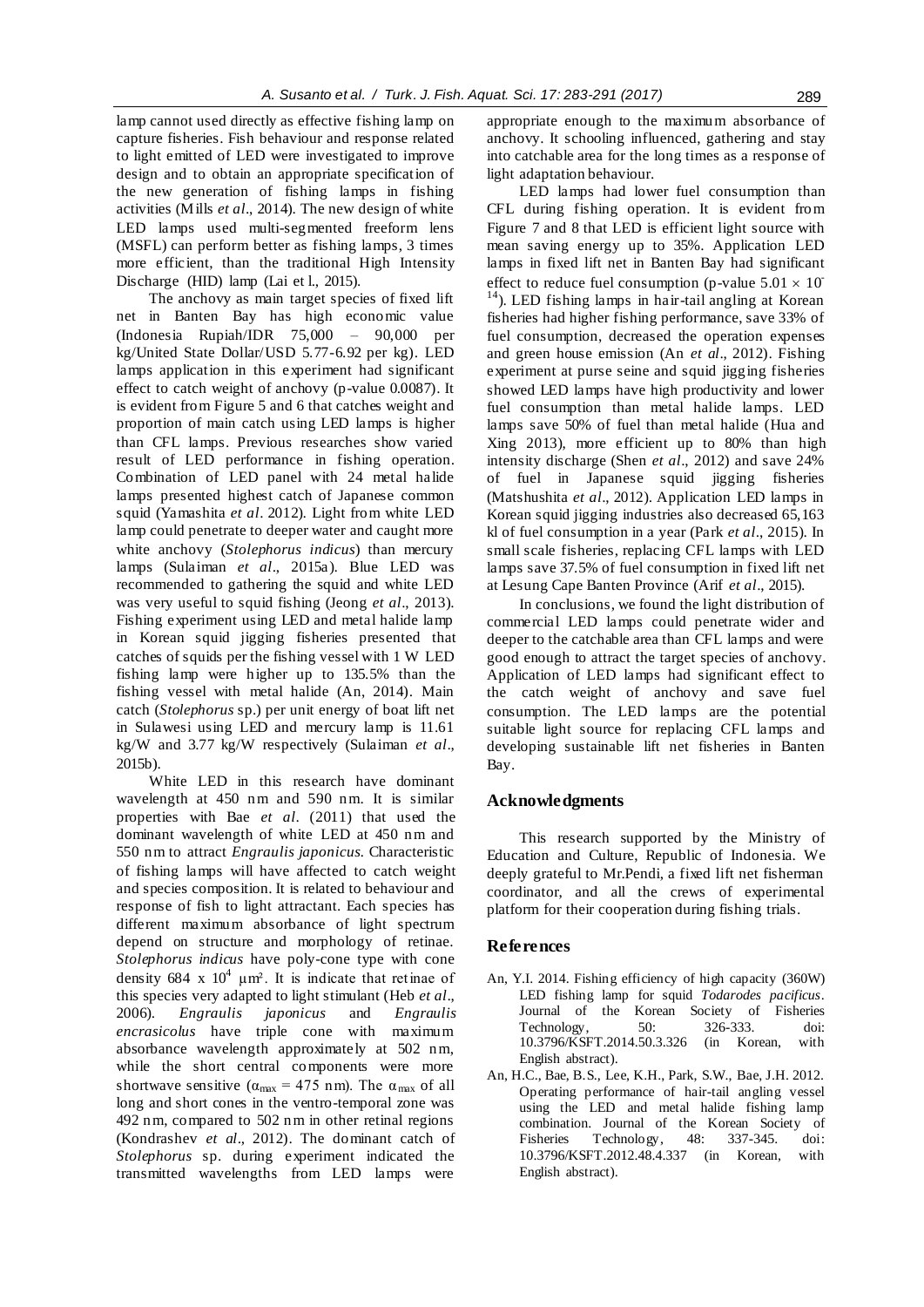- Anongponyoskun, M., Awaiwanont, K., Ananpongsuk, S., Arnupapboon, S. 2011. Comparison of different light spectra in fishing lamps. Kasetsart Journal Natural Science, 45: 856-862.
- Arif, A.M., Susanto, A., Irnawati, R. 2015. Konsumsi bahan bakar lampu tabung dan lampu LED pada generator set skala laboratorium (Fuel consumption of tubular lamp and LED lamp in generator set on laboratory scale). Jurnal Perikanan dan Kelautan. 5: 25-32 (in Indonesian with English abstract).
- Arakawa, H., Choi, S., Arimoto, T., Nakamura, Y. 1998. Relationship between underwater irradiance and distribution of Japanese common squid under fishing lights of a squid jigging boat. Fisheries Science, 64: 553–557.
- Bae, B.S., Cho, S.K., Cha, B.J., Park, S.W., An, H.C. 2011. The study on the Anchovy′s (*Engraulis japonicus*) reaction to several light colors in a tank. Journal of the Korean Society of Fisheries Technology, 47: 327-337. doi: 10.3796/KSFT.2011.47.4.327 (in Korean, with English abstract).
- Ben-Yami, M. 1976. Fishing with Light: FAO Fishing Manuals. Fishing News Book Ltd, England, 121 pp.
- Heb, M., Meizer, R.R., Eser, R., Smola, U. 2006. The structure of anchovy outer retinae (Engraulididae, Clupeiformes) - a comparative light - and electron microscopic study using museum stored material. Journal of Morphology, 267: 1356–1380. doi: 10.1002/jmor.10482.
- Hua, L.T. and Xing, J. 2013. Research on LED fishing light. Research Journal Applied Science, Engineering and Technology, 5: 4138-4141.
- Inada, H. and Arimoto, T. 2007. Trends on research and development of fishing lighting Japan. Journal Illuminating Engineering Institute of Japan. 91: 199– 209.
- Jeong, H., Yoo, S., Lee, J., An, Y.I. 2013. The retinular responses of common squid Todarodes pacificus for energy efficient fishing lamp using LED. Renewable Energy. 54: 101-104. doi: 10.1016/j.renene.2012.08.051
- Kehayias, G., Bouliopoulos, D., Chiotis, N., Koutra, P. 2016. A photovoltaic-battery-LED lamp raft design for purse seine fishery: application in a large Mediterranean Lake. Fisheries Research. 177: 18–23. doi: 10.1016/j.fishres.2016.01.003.
- Kondrashev, S.L., Gnyubkina, V.P., Zueva, L.V. 2012. Structure and spectral sensitivity of photoreceptors of two anchovy species: *Engraulis japonicus* and *Engraulis encrasicolus.* Vision Research, 68: 19-27. doi: 10.1016/j.visres.2012.07.005
- Lai, M.F., Anh, N.D.G., Gao, J.Z., Ma, H.Y., Lee, H.Y. 2015. Design of multi segmented freeform lens for LED fishing/working lamp with high efficiency. Applied Optics. 54: 69-74. doi: 10.1364/AO.54.000E69.
- McHenry, M.P., Doepel, D., Onyango, B.O., Opara, U.L. 2014. Small-scale portable photovoltaic battery-LED systems with submersible LED units to replace kerosene-based artisanal fishing lamps for sub-Saharan African lakes. Renewable Energy 62: 276– 284. doi: 10.1016/j.renene.2013.07.002.
- Matsushita, Y. and Yamashita, Y. 2012. Effect of a Stepwise lighting method termed "stage reduced lighting" using LED and metal halide fishing lamps in the Japanese common squid jigging fishery. Fisheries

Science, 78: 977-983. doi: 10.1007/s12562-012-0535 z.

- Matsushita, Y., Azuno, T., Yamashita, Y. 2012. Fuel reduction in coastal squid jigging boats equipped with various combinations of conventional metal halide lamps and low-energy LED panels. Fisheries<br>Research. 125-126: 14- 19. doi: Research. 125-126: 14– 19. doi: 10.1016/j.fishres.2012.02.004.
- Mills, E., Gengnagel, T., Wollburg, P. 2014. Solar-LED alternatives to fuel-based lighting for night fishing. *Energy Sustainable Development.* 21: 30-41. doi: 10.1016/j.esd.2014.04.006.
- Okamoto, T., Takahashi, K., Ohsawa, H., Fukuchi, K., Hosogane, K., Kobayashi, S., Moniwa, M., Sasa, K., Yoshino, H., Ishikawa, H., Harada, M., Asakura, K., Ishii, H. 2008. Application of LEDS to fishing lights for Pacific Saury. Journal of light and Visual Environment, 32: 38-42.
- Park, J.A., Gardner, C., Jang, Y.-S., Chang, M.-I., Seo, Y.- I., Kim, D.-H.. 2015. The economic feasibility of light-emitting diode (LED) lights for The Korean offshore squid-jigging fishery. Ocean and Coastal M anagement 10.1016/j.ocecoaman.2015.08.012.
- Puspito, G., Thenu, I.M., Julian, D., Tallo, I. 2015. Utilization of light emitting diode lamp on lift net fishery. *AACL Bioflux.* 8: 159-167.
- Shen, S.C., Huang, H.J., Chao, C.C., Huang, M.C. 2012. Design and analysis of a high-intensity LED lighting module for underwater illumination. Applied Ocean Research*.* 39: 89–96. doi: 10.1016/j.apor.2012.10.006.
- Shikata, T., Shima, T., Inada, H., Miura, I., Daida, N., Sadayasu, K., Watanabe, T., 2011. Role of shaded area under squid jigging boat formed by shipboard fishing light in the processes of gathering and capturing Japanese common squid, *Todarodes pacificus.* Nippon Suisan Gakkaishi 77: 53–60 (in Japanese, with English abstract).
- Shikata, T., Yamashita, K., Shirata, M., Machida, Y. 2012. Performance evaluation fishing lamp using ovalshaped blue LEDs for squid jigging fishery in offshore fishing ground in the Sea of Japan. Nippon Suisan Gakkaishi. 78: 1104-111. (in Japanese, with English abstract).
- Sudirman and Musbir. 2009. Impact of light fishing on sustainable fisheries in Indonesia. International Symposium on Ocean Science, Technology and Policy of World Ocean Conference. 2011 May 12-14; Manado, Indonesia. Manado (ID): Hasanuddin University. p 1-11; [downloaded 2015 March 20]. Available at a state at the state at a state at a state at a state at a state at a state at a state at a state  $\alpha$ http://repository.unhas.ac.id/bitstream/handle/123456 789/874/PAPER%20WOCSUDIR%20UNHAS2009.p

df?sequence=1 Sulaiman, M., Baskoro, M.S., Taurusman, A.A., Wisudo, S.H., Yusfiandayani, R. 2015a. Relationship of catching and oceanographic parameters of boat lift net

- (bagan pete-pete) using mercury lamp and LED lamp. International Journal of Science: Basic and Applied Research, 20: 228-239.
- Sulaiman, M,, Baskoro, M.S., Taurusman, A.A., Wisudo, S.H., Yusfiandayani, R. 2015b. Perbedaan hasil tangkapan bagan apung yang menggunakan lampu merkuri dengan lampu LED (Comparison of catches boat lift net the use mercury lamps with led lamps). Jurnal Penelitian Perikanan Indonesia. 21: 123-130 (in